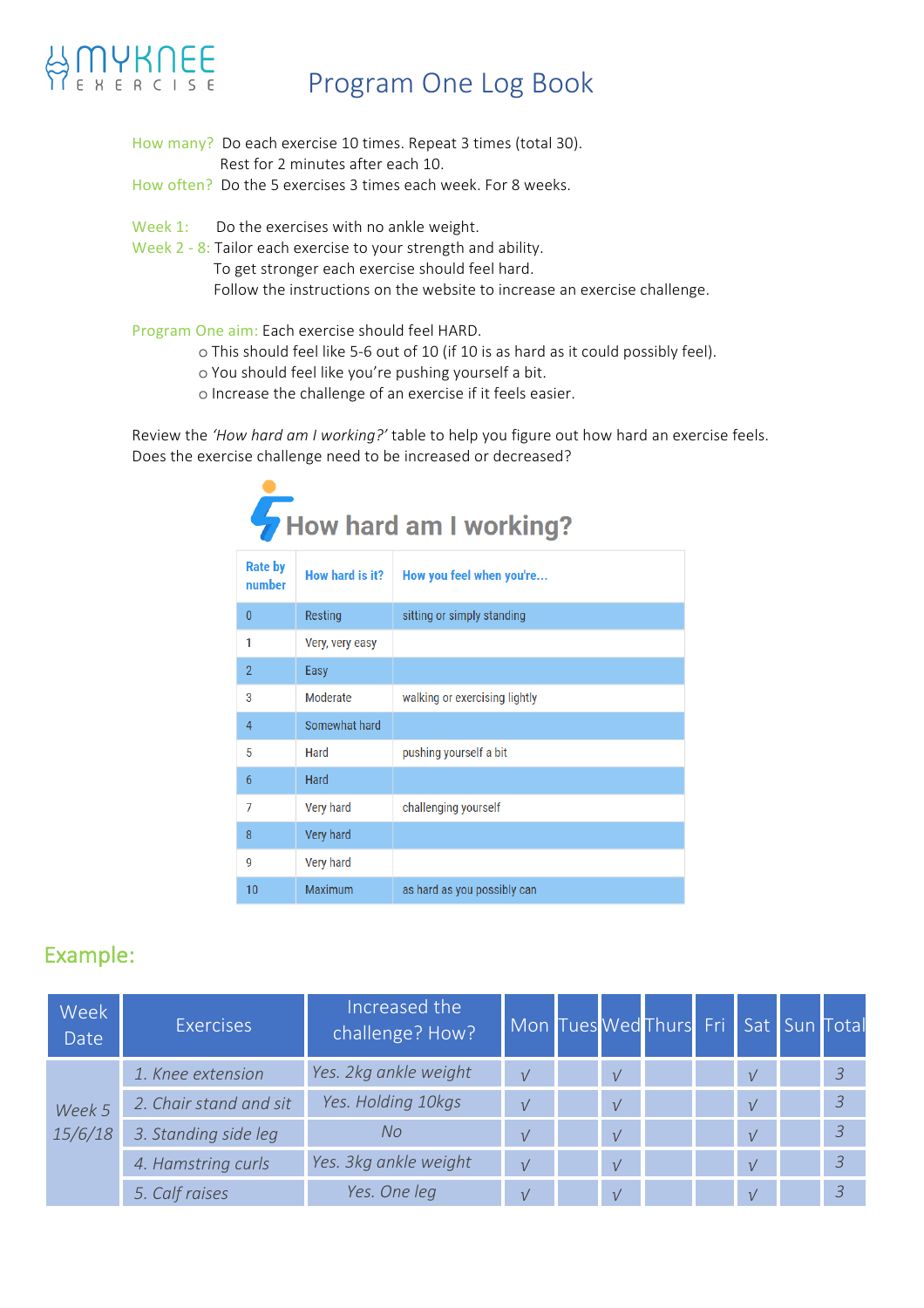# BONYKNEE

### Program One Log Book

| Week<br>Date<br>DD/MM/YY | <b>Exercises</b>       | Increased the<br>challenge? How? | Mon Tues Wed Thurs Fri Sat Sun Total |  |  |  |  |
|--------------------------|------------------------|----------------------------------|--------------------------------------|--|--|--|--|
|                          | 1. Knee extension      |                                  |                                      |  |  |  |  |
| Week 1                   | 2. Chair stand and sit |                                  |                                      |  |  |  |  |
|                          | 3. Standing side leg   |                                  |                                      |  |  |  |  |
|                          | 4. Hamstring curls     |                                  |                                      |  |  |  |  |
|                          | 5. Calf raises         |                                  |                                      |  |  |  |  |
|                          |                        |                                  |                                      |  |  |  |  |

|        | 1. Knee extension      |  |  |  |  |  |
|--------|------------------------|--|--|--|--|--|
| Week 2 | 2. Chair stand and sit |  |  |  |  |  |
|        | 3. Standing side leg   |  |  |  |  |  |
|        | 4. Hamstring curls     |  |  |  |  |  |
|        | 5. Calf raises         |  |  |  |  |  |

|        |                      | 1. Knee extension      |  |  |  |  |  |
|--------|----------------------|------------------------|--|--|--|--|--|
|        |                      | 2. Chair stand and sit |  |  |  |  |  |
| Week 3 | 3. Standing side leg |                        |  |  |  |  |  |
|        |                      | 4. Hamstring curls     |  |  |  |  |  |
|        |                      | 5. Calf raises         |  |  |  |  |  |

|        | 1. Knee extension      |  |  |  |  |  |
|--------|------------------------|--|--|--|--|--|
| Week 4 | 2. Chair stand and sit |  |  |  |  |  |
|        | 3. Standing side leg   |  |  |  |  |  |
|        | 4. Hamstring curls     |  |  |  |  |  |
|        | 5. Calf raises         |  |  |  |  |  |

| Week 5 | 1. Knee extension      |  |  |  |  |
|--------|------------------------|--|--|--|--|
|        | 2. Chair stand and sit |  |  |  |  |
|        | 3. Standing side leg   |  |  |  |  |
|        | 4. Hamstring curls     |  |  |  |  |
|        | 5. Calf raises         |  |  |  |  |

|        | 1. Knee extension      |  |  |  |  |  |
|--------|------------------------|--|--|--|--|--|
| Week 6 | 2. Chair stand and sit |  |  |  |  |  |
|        | 3. Standing side leg   |  |  |  |  |  |
|        | 4. Hamstring curls     |  |  |  |  |  |
|        | 5. Calf raises         |  |  |  |  |  |